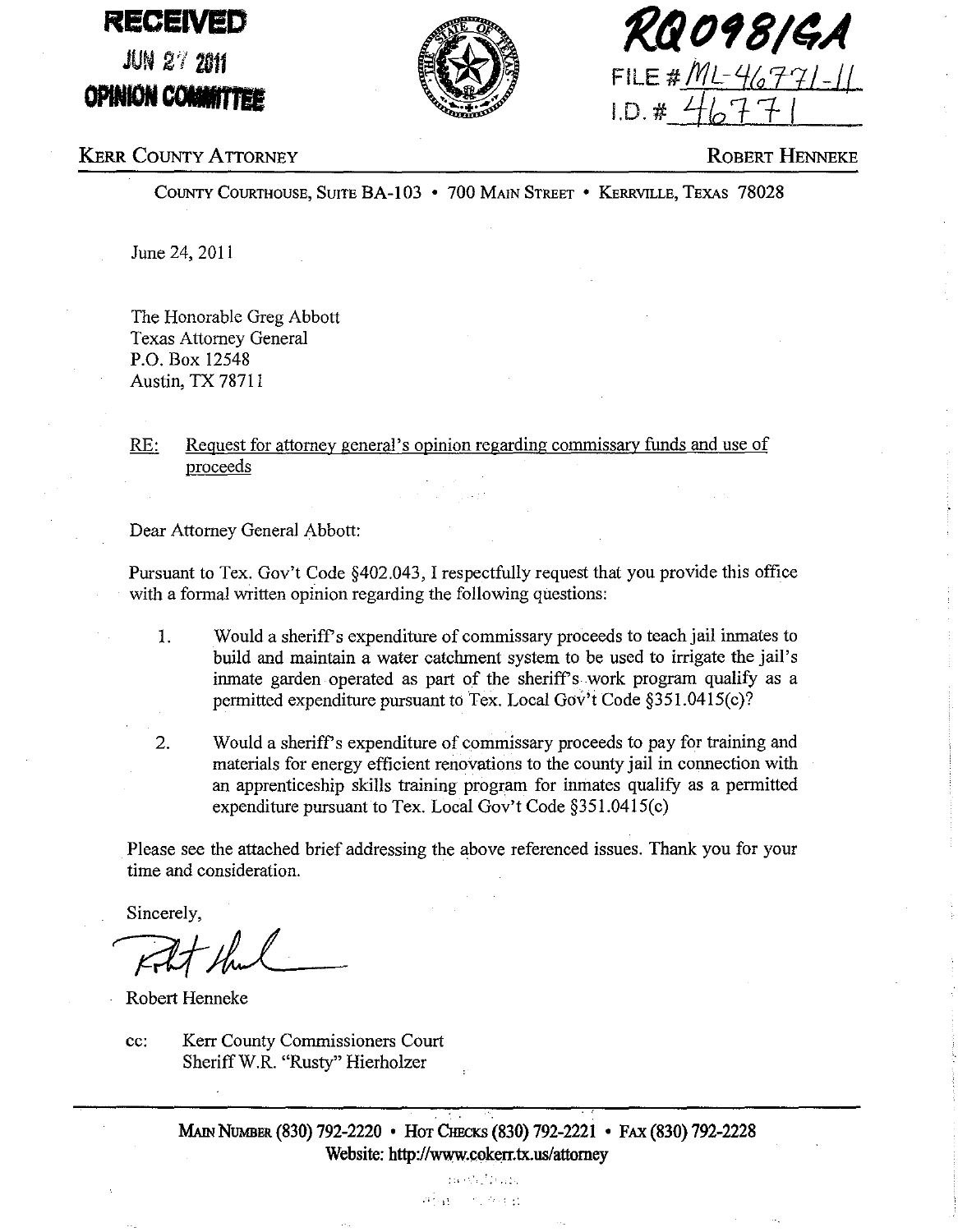

#### KERR COUNTY ATTORNEY AND ROBERT HENNEKE

COUNTY COURTHOUSE, SUITE BA-103 • 700 MAIN STREET • KERRVILLE, TEXAS 78028

June 24, 2011

The Honorable Greg Abbott Texas Attorney General P.O. Box 12548 Austin, TX 78711

RE: Brief in support of request for attorney general's opinion regarding commissary funds and use of proceeds

ISSUE NO.1: Would a sheriff's expenditure of commissary proceeds to teach jail inmates to build and maintain a water catchment system to be used to irrigate the jail's inmate garden operated as part of the sheriff's work program qualify as a permitted expenditure pursuant to Tex. Local Gov't Code §351.0415(c)?

ISSUE NO.2: Would a sheriffs expenditure of commissary proceeds to pay for training and materials for energy efficient renovations to the county jail in connection with an apprenticeship skills training program for inmates qualify as a permitted expenditure pursuant to Tex. Local Gov't Code §351.0415(c)

#### STATEMENT OF FACTS:

The Kerr County Sheriff operates a work program whereby inmates volunteer to labor and receive credit from the county sentence they are serving. *See* Tex. Crim. Proc. Code §43.10(6). While performing mainly menial, unskilled manual labor tasks, such as mowing the area around the courthouse, the initiates benefit and enjoy this work program because it affords them the opportunity to be outside of the jail (supervised), outside in good weather, and able to exercise through work, in addition to eaming time towards their county sentence. The Kerr County Sheriff regularly has more inmate applicants than opportunities to work.

The Kerr County Sheriff operates an inmate garden as part of this work program. The garden covers approximately one acre *ot* land and is situated within the enclosed perimeter at the Kerr County Jail. Inmates volunteer to labor in the garden and receive credit for each day of manual labor from the county sentence they are serving through the

MAiN NUMBER (830) 792-2220 • HOT CImcKs (830) 792-2221 • FAX (830) 792-2228 Website: http://www.cokerr.tx.us/attorney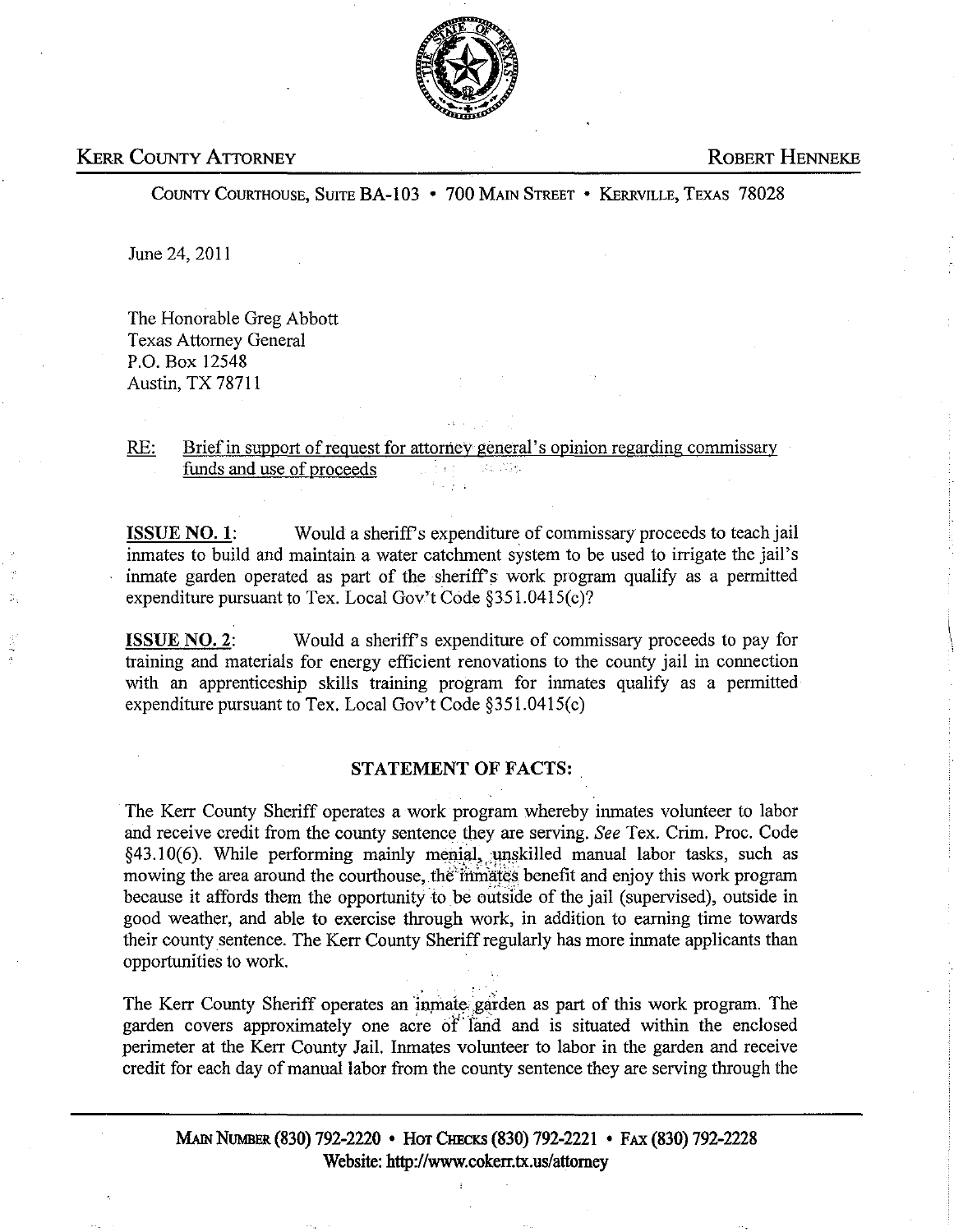Sheriff's work program. The Sheriff has recruited several certified "Master Gardeners" who volunteer their time overseeing the gardening and teaching inmates horticulture skills. In addition to the benefit of the opportunity to earn additional time off of their sentence, the Sheriff's garden program benefits the recreational, well-being, and health needs of the inmates who participate by allowing ·them to be outside and to be able to exercise through the work performed. Inniates perform all work manually using handtools and hoses provided by the Sheriff.

Kerr County, along with all of central Texas, is in the midst of a historic drought. The City of Kerrville has already ordered Stage  $3$ . Water Restrictions, and the county jail is within the city limits. The absence of foreseeable rainfall and current water restrictions threaten to close the garden program. Even without the current drought conditions, Kerr County does not foresee use of the public water system for irrigation of the jail garden a permanent solution or water source. However, rainwater runoff from the jail roof and condensation from the air conditioning units that service the Kerr County Jail facility produce a large volume of water, which currently drips into the ground. The Sheriff estimates that a water catchment system that collects the condensation runoff from the air conditioning units alone would be ample water to permanently irrigate the jail garden.

The local construction industry has been hard hit by the recent economic downturn. Many individuals serving county jail sentences at some time relied upon these construction jobs and lack skills to seek other employment  $-$  perpetrating a cycle of unemployment, poverty, and crime in this community. However, as energy and utility prices rise, Kerr County has also seen a growth in businesses providing energy efficient and environmentally friendly renovations and building techniques. Kerr County has a local business specializing in water catchment system construction that has expressed interest as part of an apprenticeship program proposed by the Sheriff. The concept of this apprenticeship program would be to train and educate inmates in "green" technologies.

At first, this local water catchment system construction business would oversee the construction of a water catchment system io" be built by county jail inmates as well as teaching the inmates how such a system is built and training inmates in the maintenance and upkeep of a water catchment system. Besides an exercise so as to educate and train selected inmates in the construction and maintenance of a water catchment system, this system, when complete, would serve to provide the irrigation for the inmate garden, thus allowing this work program to continue.

In addition to allowing the inmates that participate in this construction to earn credit towards their county sentence, this apprenticeship program would be educational for the inmates and would provide for the well-being and health of the inmates through their participation. While the hands-on labor would be provided by participating inmates, Kerr County proposes to pay for the parts and materials, expertise of the local business to oversee the project, and training of the inmates by the local business out of commissary proceeds pursuant to Tex. Local Gov't Code  $$351.0415(c)$ .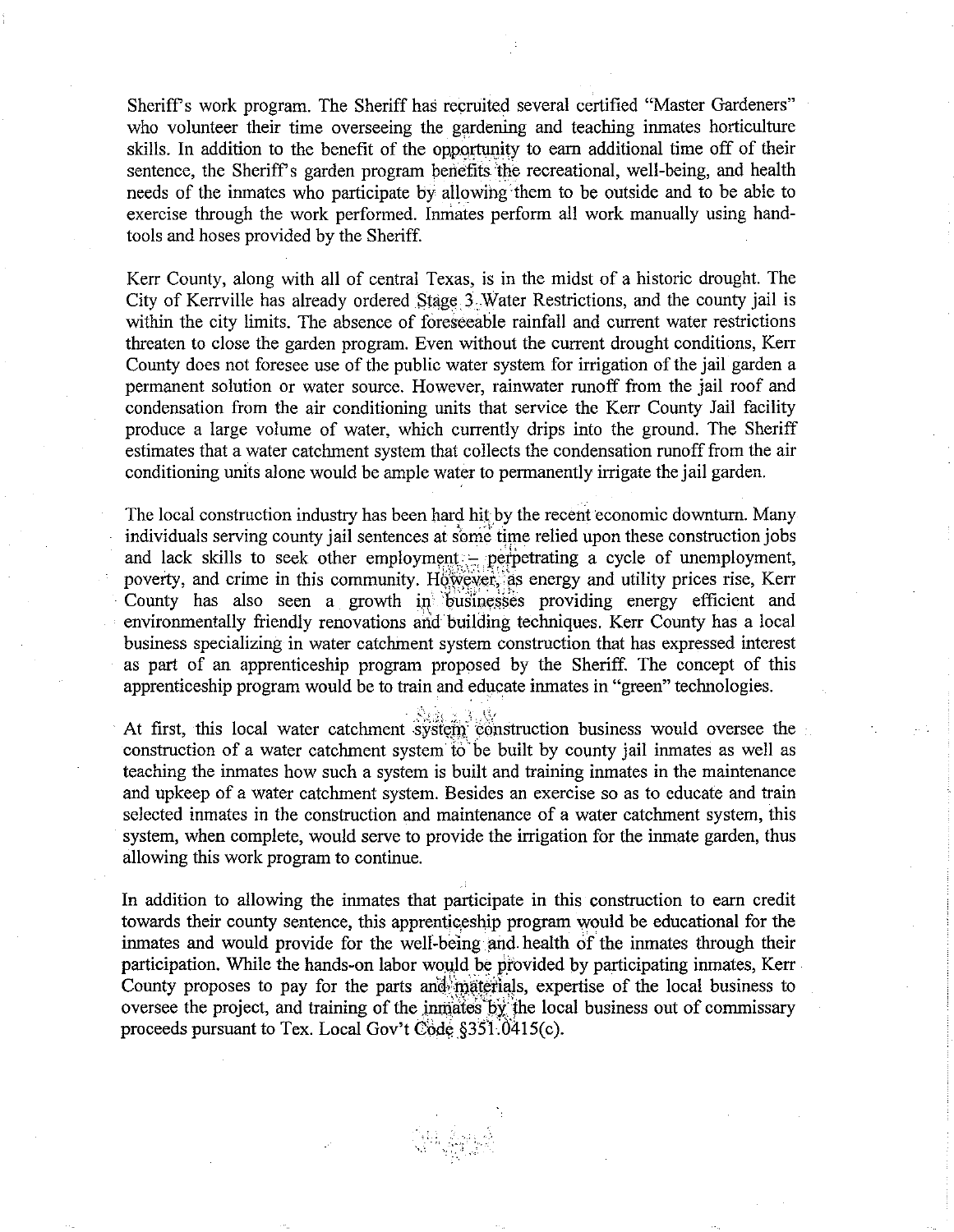Should this water catchment system construction apprenticeship training program be a success, the Sheriff would expand this apprenticeship program by partnering with area local businesses to teach inmates in the area of energy efficient renovations and skills through hands-on projects performing such renovations on the county jail. Due to the typical skill sets and educational level of its jail inmates, Kerr County believes that, for a job training program to be successful, it needs to be focused around hands-on, on-the-job training as is contemplated with this apprenticeship training program. However, it is unlikely that funds would be available or appropriated for such training and materials, unless those funds could come from use of commissary proceeds.

The Kerr County Jail facility is over fifteen years in age. Its electricity bill alone some months surpasses \$10,000.00. Without having documented every specific project, the Sheriff estimates an abundance of available "green" projects that jail inmates could be trained to perform, thus giving them marketable job skills, while, at the same time, reducing the cost of operating the jail facility through energy efficient renovations. Again, while the hands-on labor would be provided by participating inmates, the parts and materials, expertise of the local business to oversee the project, and training of the inmates would be paid for out of commissary proceeds pursuant to Tex. Local Gov't Code §351.0415(c).



#### **ARGUMENT AND AUTHORITIES:**

The sheriff of each county is the keeper of the county jail. Tex. Local Gov't Code §351.041. The sheriff may operate, or contract with another person to operate, a commissary for the use of the inmates committed to the county jail. Tex. Local Gov't Code §351.0415(a). The commissary must be operated in accordance with rules adopted by the Commission on Jail Standards. *Id*; 37 TAC §291.3. The Kerr County Sheriff does elect to operate a commissary at the county jail by contracting for this service with a Code §351.0415(a). The commissary must be operated in accord<br>by the Commission on Jail Standards.  $Id$ ; 37 TAC §291.3. The K<br>elect to operate a commissary at the county jail by contracting<br>private vendor.

The primary focus of interpretations of the commissary operation statute has arisen over disputes regarding control of commissary funds, profits, and proceeds. *See, e.g.*, Tex. Atty. Gen. Op. GA-0814 (2010); Tex. Atty. Gen. Op. DM-19 (1991); Tex. Atty. Gen. Op. GA-0791 (2010). It appears well settIed that exclusive control of commissary funds, profits, and proceeds vests with the sheriff. Tex. Local Gov't Code §351.0415(b)(1); Tex. Atty. Gen. Op. GA-0814 (2010).

While who controls commissary funds is well established, interpretation of what commissary profits and proceeds may be spent for remains undeveloped. Generally speaking, profits from operation of a jail commissary must be spent for the benefit, education, and welfare of the jail inmates. Tex. Atty. Gen. Op. MW-143 (1980); Tex. Atty. Gen. Op. GA-0059 (2003). However, no interpretation exists as to whether this proposal would qualify under Tex. Local Gov't Code §351.0415(c), or really, no case law or attorney general opinions have discussed in depth what would or would not constitute a permitted commissary proceed expenditure.